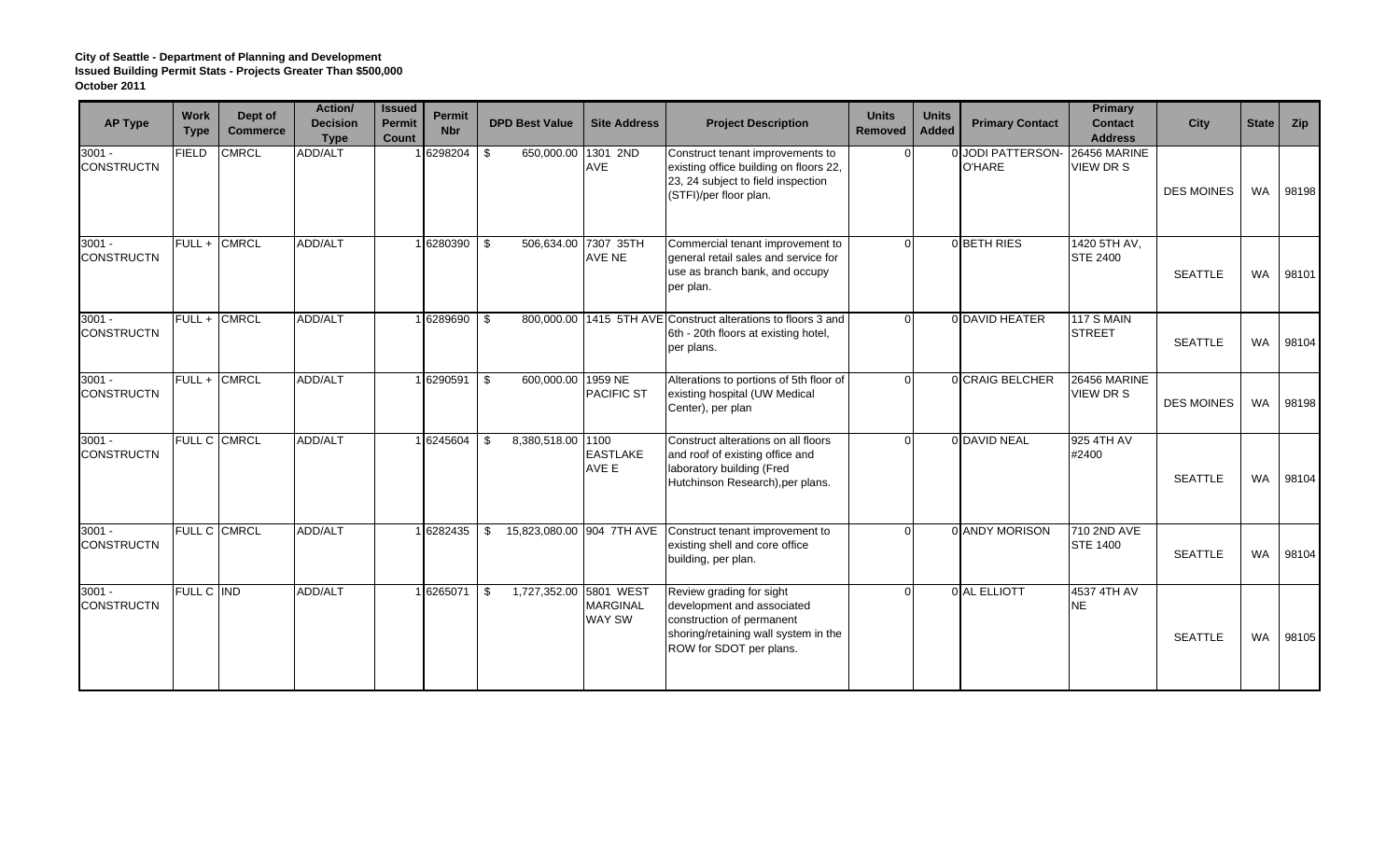| <b>AP Type</b>                | <b>Work</b><br><b>Type</b> | Dept of<br><b>Commerce</b> | <b>Action/</b><br><b>Decision</b><br><b>Type</b> | <b>Issued</b><br><b>Permit</b><br><b>Count</b> | Permit<br><b>Nbr</b> | <b>DPD Best Value</b>     | <b>Site Address</b>                                  | <b>Project Description</b>                                                                                                                                                    | <b>Units</b><br><b>Removed</b> | <b>Units</b><br>Added | <b>Primary Contact</b>       | <b>Primary</b><br><b>Contact</b><br><b>Address</b> | <b>City</b>       | <b>State</b> | Zip   |
|-------------------------------|----------------------------|----------------------------|--------------------------------------------------|------------------------------------------------|----------------------|---------------------------|------------------------------------------------------|-------------------------------------------------------------------------------------------------------------------------------------------------------------------------------|--------------------------------|-----------------------|------------------------------|----------------------------------------------------|-------------------|--------------|-------|
| $3001 -$<br><b>CONSTRUCTN</b> | FULL C INST                |                            | ADD/ALT                                          |                                                | 6260959              | \$                        | 600,000.00 201 ALASKAN<br>WAY S                      | Construct access gangway and<br>install piling structure for a barge to<br>be located at Pier 48, per<br>performance - build plans and<br>subject to shop drawing submittals. |                                |                       | 0 JULIA TURNEY               | <b>KSC-TR-0231</b>                                 | <b>SEATTLE</b>    | <b>WA</b>    | 98104 |
| $3001 -$<br><b>CONSTRUCTN</b> | <b>FULL C INST</b>         |                            | ADD/ALT                                          |                                                | 6280837              | -\$                       | 767,624.00 904 7TH AVE                               | Construct entry additions and<br>interior alterations at levels L1, P1<br>and P2 in existing commercial<br>building and occupy per plan.                                      |                                |                       | O LANA LISITSA               | PIER 56 1201<br><b>ALASKAN WAY</b><br>SUITE 200    | <b>SEATTLE</b>    | <b>WA</b>    | 98101 |
| $3001 -$<br><b>CONSTRUCTN</b> | FULL C INST                |                            | <b>ADD/ALT</b>                                   |                                                | 6280897              | 650,000.00 1701 NE<br>-\$ | <b>GRANT LN</b>                                      | Construct tenant improvements to<br>level 6 and level 3 of the University<br>of Washington Molecular<br>Engineering Building per plan.                                        |                                |                       | 0 CRAIG BELCHER              | 26456 MARINE<br><b>VIEW DR S</b>                   | <b>DES MOINES</b> | <b>WA</b>    | 98198 |
| $3001 -$<br><b>CONSTRUCTN</b> | FULL C INST                |                            | <b>ADD/ALT</b>                                   |                                                | 6283652              | -\$                       | 660,000.00 3720 15TH<br>AVE NE                       | Alterations to & Installation of two<br>new chillers on rooftop of<br>bioengineering wing on campus of<br>University of Washington, per plan.                                 |                                |                       | 0 CRAIG BELCHER              | <b>26456 MARINE</b><br><b>VIEW DR S</b>            | <b>DES MOINES</b> | <b>WA</b>    | 98198 |
| <b>COMMERCIAL ADD/ALT</b>     |                            |                            |                                                  | 11                                             |                      | 31,165,208.00<br>-\$      |                                                      |                                                                                                                                                                               | 0 <sup>l</sup>                 | $\Omega$              |                              |                                                    |                   |              |       |
| $3001 -$<br><b>CONSTRUCTN</b> | $FULL + SFD$               |                            | ADD/ALT                                          |                                                | 16272968             | - \$                      | 550,000.00 6001 ANN<br><b>ARBOR AVE</b><br><b>NE</b> | Construct addition and alterations<br>to existing single family residence.                                                                                                    |                                |                       | 0 MARK ANDERSON 1700 7TH AVE | <b>STE 2100 PMB</b><br>272                         | <b>SEATTLE</b>    | <b>WA</b>    | 98101 |
| $3001 -$<br><b>CONSTRUCTN</b> | FULL C SF/D                |                            | <b>ADD/ALT</b>                                   |                                                | 6269654              | 1,000,000.00<br>\$        | 1663<br>HARBOR AVE<br>SW                             | Substantial alterations and<br>construct addition and alteration to<br>single family dwelling per plan.                                                                       |                                |                       | 1 TIM RHODES                 | 4218 SW<br>ALASKA ST,<br>SUITE G                   | <b>SEATTLE</b>    | <b>WA</b>    | 98116 |
| <b>SINGLE FAMILY ADD/ALT</b>  |                            |                            |                                                  | 2 <sub>l</sub>                                 |                      | 1,550,000.00<br>- \$      |                                                      |                                                                                                                                                                               | $\mathbf{0}$                   |                       |                              |                                                    |                   |              |       |
| 3003 - BLANKET FULL C CMRCL   |                            |                            | <b>CHILD</b>                                     |                                                | 6294516              | -\$                       | 4,109,000.00 605 5TH AVE                             | Blanket Permit for interior non-<br>structural alterations to 4th and 5th<br>floors.                                                                                          |                                |                       | 0 LEWIS CHU                  | 1200 6TH AVE<br>SUITE 500                          | <b>SEATTLE</b>    | <b>WA</b>    | 98101 |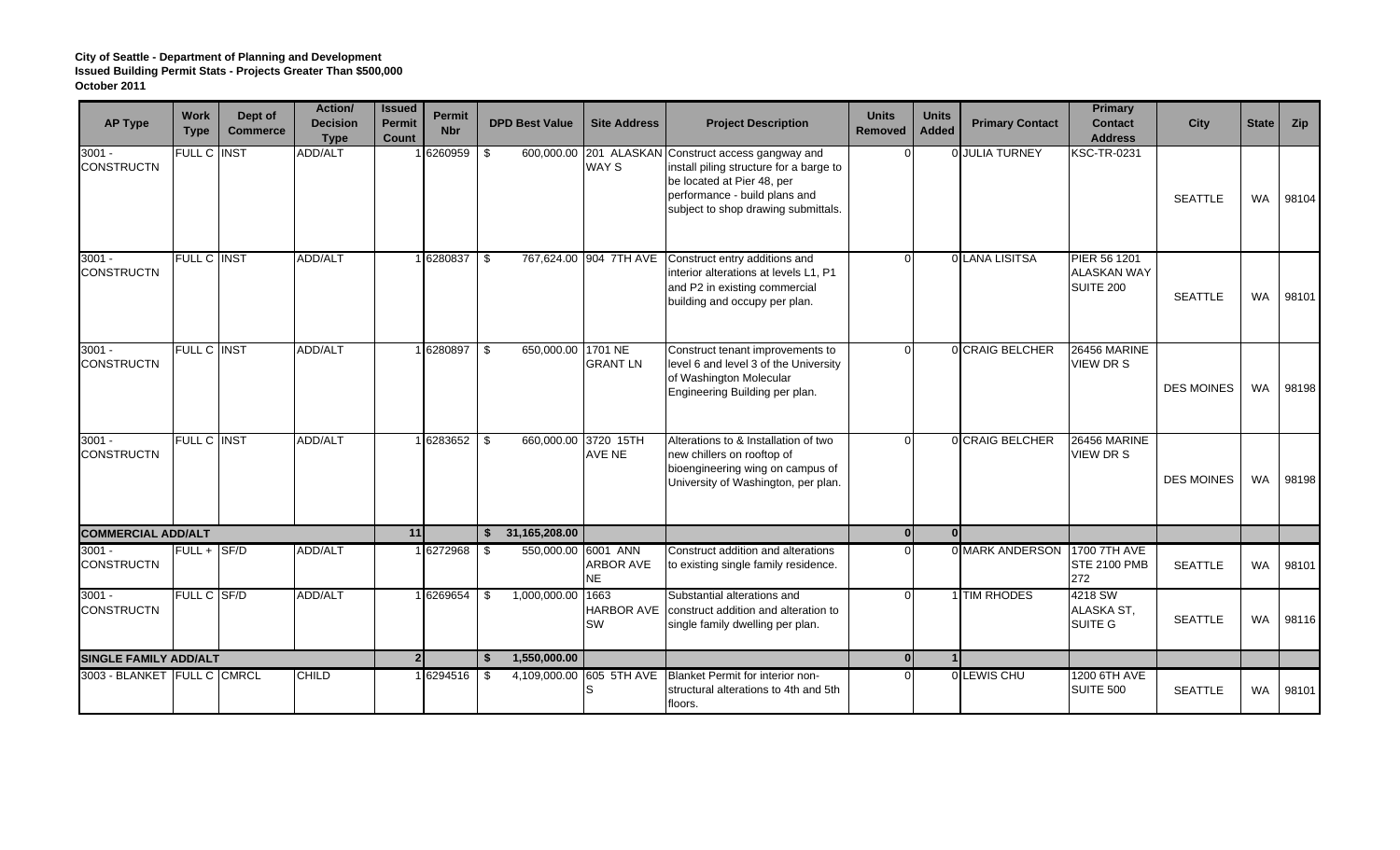| <b>AP Type</b>                     | <b>Work</b><br><b>Type</b> | Dept of<br><b>Commerce</b> | Action/<br><b>Decision</b><br><b>Type</b> | <b>Issued</b><br><b>Permit</b><br>Count | Permit<br><b>Nbr</b> | <b>DPD Best Value</b> | <b>Site Address</b>               | <b>Project Description</b>                                                                                                                                                                                                                                                                        | <b>Units</b><br><b>Removed</b> | <b>Units</b><br><b>Added</b> | <b>Primary Contact</b>       | <b>Primary</b><br><b>Contact</b><br><b>Address</b> | City              | State     | Zip   |
|------------------------------------|----------------------------|----------------------------|-------------------------------------------|-----------------------------------------|----------------------|-----------------------|-----------------------------------|---------------------------------------------------------------------------------------------------------------------------------------------------------------------------------------------------------------------------------------------------------------------------------------------------|--------------------------------|------------------------------|------------------------------|----------------------------------------------------|-------------------|-----------|-------|
| 3003 - BLANKET FULL C CMRCL        |                            |                            | CHILD                                     |                                         | 6295140              | \$                    | 730,000.00 87 LENORA<br>ST        | Blanket Permit for interior non-<br>structural alterations to 3rd floor.                                                                                                                                                                                                                          |                                |                              | 0 MATT RUMBAUGH 2201 6TH AV  | <b>SUITE 1405</b>                                  | <b>SEATTLE</b>    | WA        | 98121 |
| 3003 - BLANKET FULL C CMRCL        |                            |                            | <b>CHILD</b>                              |                                         | 16295160             | -\$                   |                                   | 550,000.00 1918 8TH AVE Blanket permit for interior non-<br>structural alterations to 32nd floor.                                                                                                                                                                                                 |                                |                              | 0 CHIEN CHEN                 | 909 112TH AVE<br><b>NE</b>                         | <b>BELLEVUE</b>   | <b>WA</b> | 98004 |
| 3003 - BLANKET FULL C CMRCL        |                            |                            | <b>CHILD</b>                              |                                         | 1 6298101            | \$                    | 1,197,500.00 645 ELLIOTT<br>AVE W | Blanket permit for interior non<br>structural alterations for 3rd floor.                                                                                                                                                                                                                          |                                |                              | 0 MARLEEN JENSEN 1000 2ND AV | <b>STE 1800</b>                                    | <b>SEATTLE</b>    | <b>WA</b> | 98104 |
| <b>BLANKET TENNANT IMPROVEMENT</b> |                            |                            |                                           |                                         |                      | 6,586,500.00<br>- \$  |                                   |                                                                                                                                                                                                                                                                                                   | $\Omega$                       | $\Omega$                     |                              |                                                    |                   |           |       |
| $1004 -$<br><b>MECHANICAL</b>      |                            | FULL C CMRCL               | <b>MECHANICAL</b>                         |                                         | 6289220              | - \$                  | 600,000.00 925 4TH AVE            | Install new ductwork and diffusers<br>to different floors and replacing vav<br>boxes                                                                                                                                                                                                              |                                |                              | 0 CRAIG BELCHER              | <b>26456 MARINE</b><br><b>VIEW DR S</b>            | <b>DES MOINES</b> | WA        | 98198 |
| $1004 -$<br><b>MECHANICAL</b>      |                            | FULL C CMRCL               | <b>MECHANICAL</b>                         |                                         | 6289985              | 700,500.00 747<br>\$  | <b>BROADWAY</b>                   | Install (1) supply air handling unit &<br>(1) exhaust air handling unit, misc<br>piping & ductwork, per plan.                                                                                                                                                                                     |                                |                              | 0 DARLA DOLL                 | 7717 DETROIT<br><b>AVE SW</b>                      | <b>SEATTLE</b>    | <b>WA</b> | 98106 |
| $1004 -$<br><b>MECHANICAL</b>      |                            | FULL C CMRCL               | <b>MECHANICAL</b>                         |                                         | 6290907              | - \$                  |                                   | 4,576,525.00 2121 6TH AVE Install 4 air cooled chiller with<br>associated 2 air seperators, 2<br>expansion tanks, and 4 pumps.<br>Install 2 ductless split systems, 1<br>heat recovery system 30 electric<br>heaters, 11 electric duct heaters, 4<br>electric fan coil, 683 fan coils per<br>plan |                                |                              | 0 DARLA                      | 7717 DETROIT<br><b>AVE SW</b>                      | <b>SEATTLE</b>    | <b>WA</b> | 98106 |
| $1004 -$<br><b>MECHANICAL</b>      |                            | <b>FULL C CMRCL</b>        | <b>MECHANICAL</b>                         |                                         | 6293191              | -\$                   |                                   | 600,000,00 500 17TH AVE Install new air handler return fan<br>and distribution ductwork per plan                                                                                                                                                                                                  |                                |                              | 0 ALAN GILLOOLY              | 15045<br>WALLINGFORD<br>AV N                       | <b>SEATTLE</b>    | WA        | 98133 |
| $1004 -$<br><b>MECHANICAL</b>      |                            | FULL C CMRCL               | <b>MECHANICAL</b>                         |                                         | 6293356              | 800,000.00 230<br>\$  | <b>BROADWAY</b>                   | Install complete HVAC system and<br>related ductwork for new 234-unit<br>mixed-use building.                                                                                                                                                                                                      |                                |                              | 0 BILL LIEBSACK              | 1400 AIRPORT<br><b>WAY S SUITE</b><br>202          | <b>SEATTLE</b>    | WA        | 98134 |
| <b>MECHANICAL</b>                  |                            |                            |                                           | 5 <sub>1</sub>                          |                      | 7,277,025.00<br>- \$  |                                   |                                                                                                                                                                                                                                                                                                   | $\overline{0}$                 | $\overline{0}$               |                              |                                                    |                   |           |       |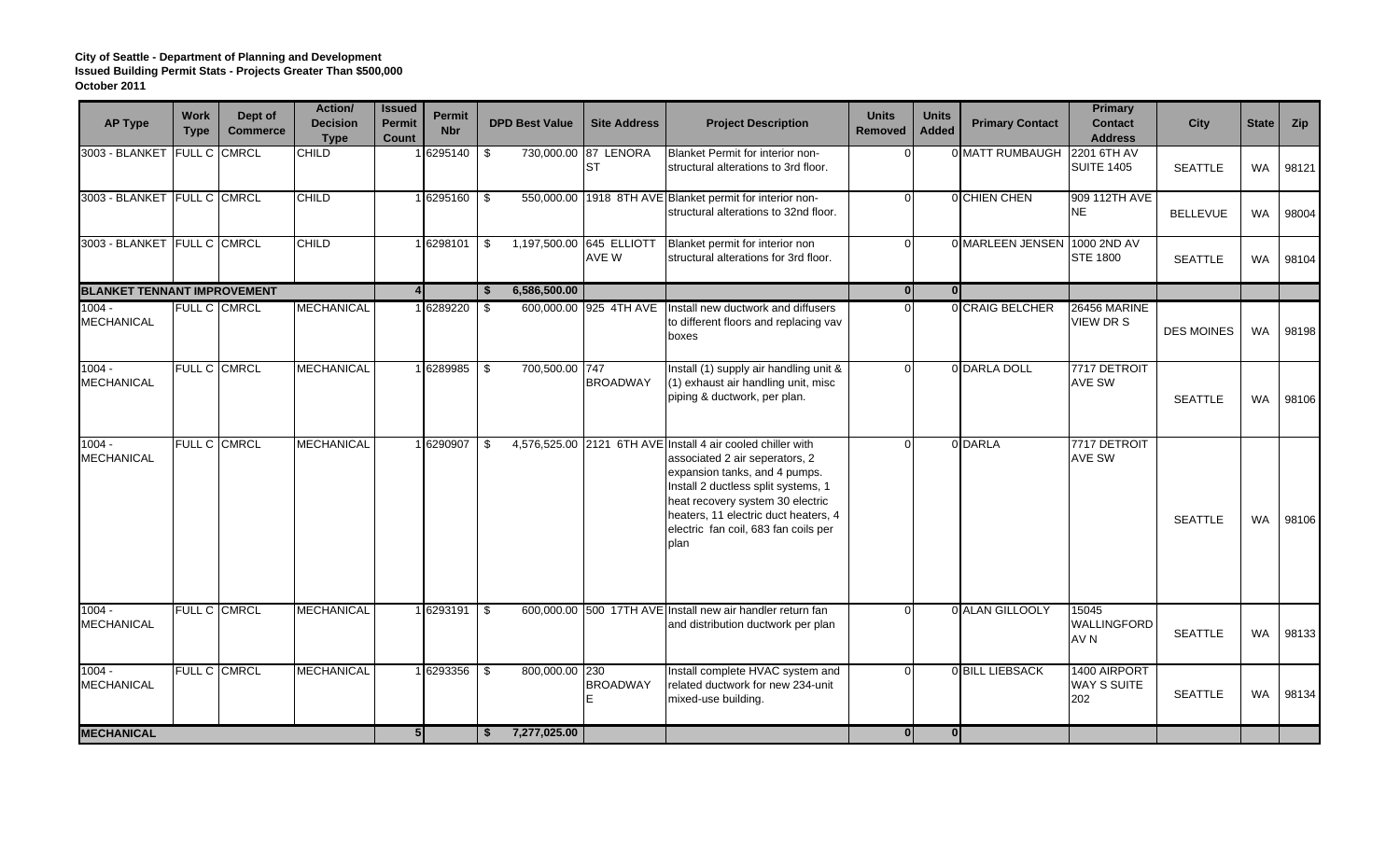| <b>AP Type</b>                | <b>Work</b><br><b>Type</b> | Dept of<br><b>Commerce</b> | Action/<br><b>Decision</b><br><b>Type</b> | <b>Issued</b><br><b>Permit</b><br>Count | <b>Permit</b><br><b>Nbr</b> | <b>DPD Best Value</b>         | <b>Site Address</b>                 | <b>Project Description</b>                                                                                                                                                                                         | <b>Units</b><br><b>Removed</b> | <b>Units</b><br>Added | <b>Primary Contact</b>       | <b>Primary</b><br><b>Contact</b><br><b>Address</b> | <b>City</b>       | <b>State</b> | Zip   |
|-------------------------------|----------------------------|----------------------------|-------------------------------------------|-----------------------------------------|-----------------------------|-------------------------------|-------------------------------------|--------------------------------------------------------------------------------------------------------------------------------------------------------------------------------------------------------------------|--------------------------------|-----------------------|------------------------------|----------------------------------------------------|-------------------|--------------|-------|
| $3001 -$<br><b>CONSTRUCTN</b> |                            | FULL C CMRCL               | <b>NEW</b>                                |                                         | 6178409                     | \$34,702,976.00               | 1400 NW<br><b>MARKET ST</b>         | Phased project: Construction of a<br>mixed use building and occupy, per<br>plan. Mechanical included.                                                                                                              |                                |                       | 0 JODI PATTERSON-<br>O'HARE  | <b>26456 MARINE</b><br><b>VIEW DR S</b>            | <b>DES MOINES</b> | WA           | 98198 |
| $3001 -$<br><b>CONSTRUCTN</b> |                            | FULL C CMRCL               | <b>NEW</b>                                |                                         | 6278277                     | 7,601,966.00 910 SW<br>-\$    | <b>SPOKANE ST</b>                   | Phased project: Construction of an<br>atrium office building and occupy,<br>per plan                                                                                                                               |                                |                       | 0 DOUG LEIGH                 | 1201 ALASKAN<br><b>WAY STE 200,</b><br>PIER 56     | <b>SEATTLE</b>    | WA           | 98101 |
| $3001 -$<br><b>CONSTRUCTN</b> |                            | FULL C CMRCL               | <b>NEW</b>                                |                                         | 6282807                     | -\$                           | 8,129,929.00 751 MARION<br>Ist      | Construct new east parking<br>garage, and occupy per plan.<br>(Establish use as and construct<br>new principle use parking garage<br>and surface parking Lot. Review<br>and process for 2 A/P's under<br>6282807). |                                |                       | 0 LANA LISITSA               | PIER 56 1201<br><b>ALASKAN WAY</b><br>SUITE 200    | <b>SEATTLE</b>    | <b>WA</b>    | 98101 |
| <b>NEW COMMERCIAL</b>         |                            |                            |                                           | 3 <sup>l</sup>                          |                             | 50,434,871.00<br>-S           |                                     |                                                                                                                                                                                                                    | $\Omega$                       | 0l                    |                              |                                                    |                   |              |       |
| $3001 -$<br><b>CONSTRUCTN</b> | <b>FULL C MF</b>           |                            | NEW                                       |                                         | 6124374                     | 55,278,220.00 5501 15TH<br>\$ | AVE NW                              | Phased project: Construction of a<br>residential and retail building and<br>occupy, per plan                                                                                                                       |                                |                       | 0 ANDREW<br><b>MACDONALD</b> | 5209 LAKE<br><b>WASHINGTON</b><br>SUITE 200        | KIRKLAND          | WA           | 98033 |
| $3001 -$<br><b>CONSTRUCTN</b> | FULL C MF                  |                            | <b>NEW</b>                                |                                         | 6251579                     | 6,724,099.00<br>\$            | 10507<br><b>AURORA AVE</b>          | Construct Mixed use apartment<br>building with parking at ground level<br>and occupy per plan                                                                                                                      |                                |                       | 87 SCOTT STARR               | 911 WESTERN<br>AV #200                             | <b>SEATTLE</b>    | <b>WA</b>    | 98104 |
| $3001 -$<br><b>CONSTRUCTN</b> | FULL C MF                  |                            | <b>NEW</b>                                |                                         | 6280376 \$                  | 584,473.00 3035 S             | <b>NEVADA ST</b>                    | Construct one 4 unit townhouse<br>building and 3 detached accessory<br>garages, per plan.                                                                                                                          |                                |                       | 4 SCOTT BENNETT              | 800 BELLEVUE<br>WAY #400                           | <b>BELLEVUE</b>   | <b>WA</b>    | 98004 |
| $3001 -$<br><b>CONSTRUCTN</b> | FULL C MF                  |                            | <b>NEW</b>                                |                                         | 6281198                     | -\$                           | 511,660.00 840 NW 51ST<br><b>ST</b> | Establish use as and construct a 2-<br>unit rowhouse (duplex) with<br>attached garages, per plan.                                                                                                                  |                                |                       | 2 EINAR NOVION               | 1605<br><b>BOYLSTON</b><br>AVE, SUITE<br>303       | <b>SEATTLE</b>    | <b>WA</b>    | 98122 |